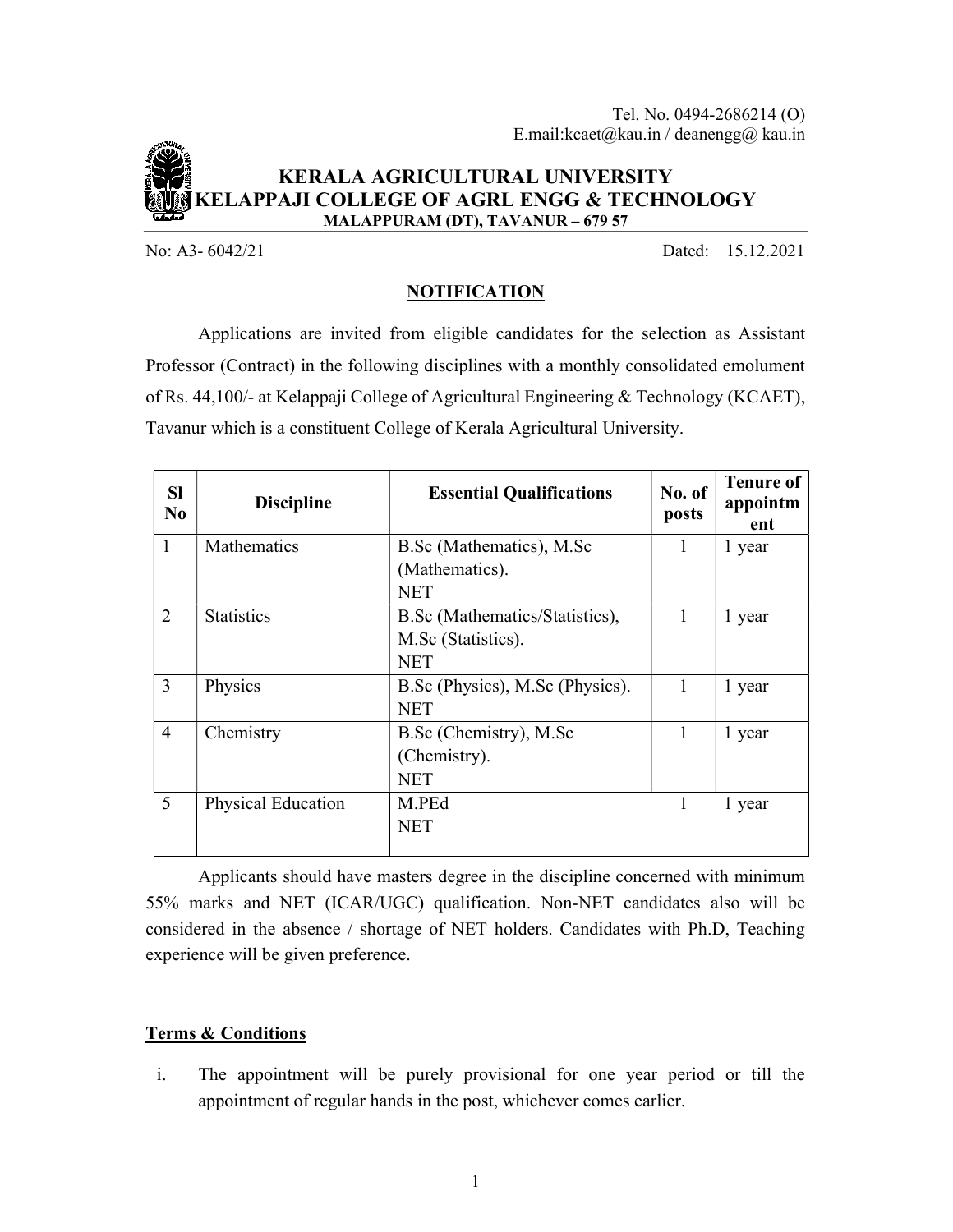- ii. The candidates will have no claim in the University other than the right to receive the consolidated remuneration of Rs. 44,100/- per month attached to the post. The appointment will not confer on him/her any right of permanency or regularisation in KAU. Selected candidates will be eligible for one casual leave per month subject to a maximum of ten per year.
- iii. Age: Maximum age should not be above 40 years as on 01.01.2021. Age relaxation as per existing Government rules will be granted to eligible candidates.
- iv. No TA/DA will be paid for attending the walk-in-interview.
- v. An agreement in the prescribed form will be executed by the candidate in Stamp paper worth Rs. 200/-, if selected for appointment.
- vi. The candidate, if selected will discharge all such duties that are attached to the post as per KAU Act/Statutes/Regulation & Rules and that may be assigned to him/her from time to time by the Head of Institution/Departments.
- vii. The University reserves the right to terminate the services of appointees if the performance is found unsatisfactory or any such defects noticed.

### How to apply

 Interested candidates need to first apply online through the google link https://forms.gle/2eji8uYYJav4Y6Re9 on or before 22.12.21 at 05.00 pm. There is no need to send the hard copy of the application or any other document.

#### Interview

 Interested candidates who applied online through google form are requested to appear for a walk-in-interview at KCAET Tavanur, Malappuram (DT) (near Kuttippuram) on 24.12.21 at 9.30 am with filled-in application in the prescribed format (attached along with this notification). Application form should be accompanied by self attested copies of certificates for proof of age, caste, qualification and experience. Original certificates should be produced for verification. No separate call letter will be sent to the applicants. If there are more number of applicants, a written screening test will be conducted and candidates be shortlisted. KCAET, Tavanur is located at 6.0 km to the West of Kuttippuram along Kuttippuram-Ponnani Road via Tavanur.

# DOCUMENTS TO BE PRESENTED AT THE TIME OF VERIFICATION / INTERVIEW

1. Duly filled application form in the prescribed format, with self attested copies of certificates.